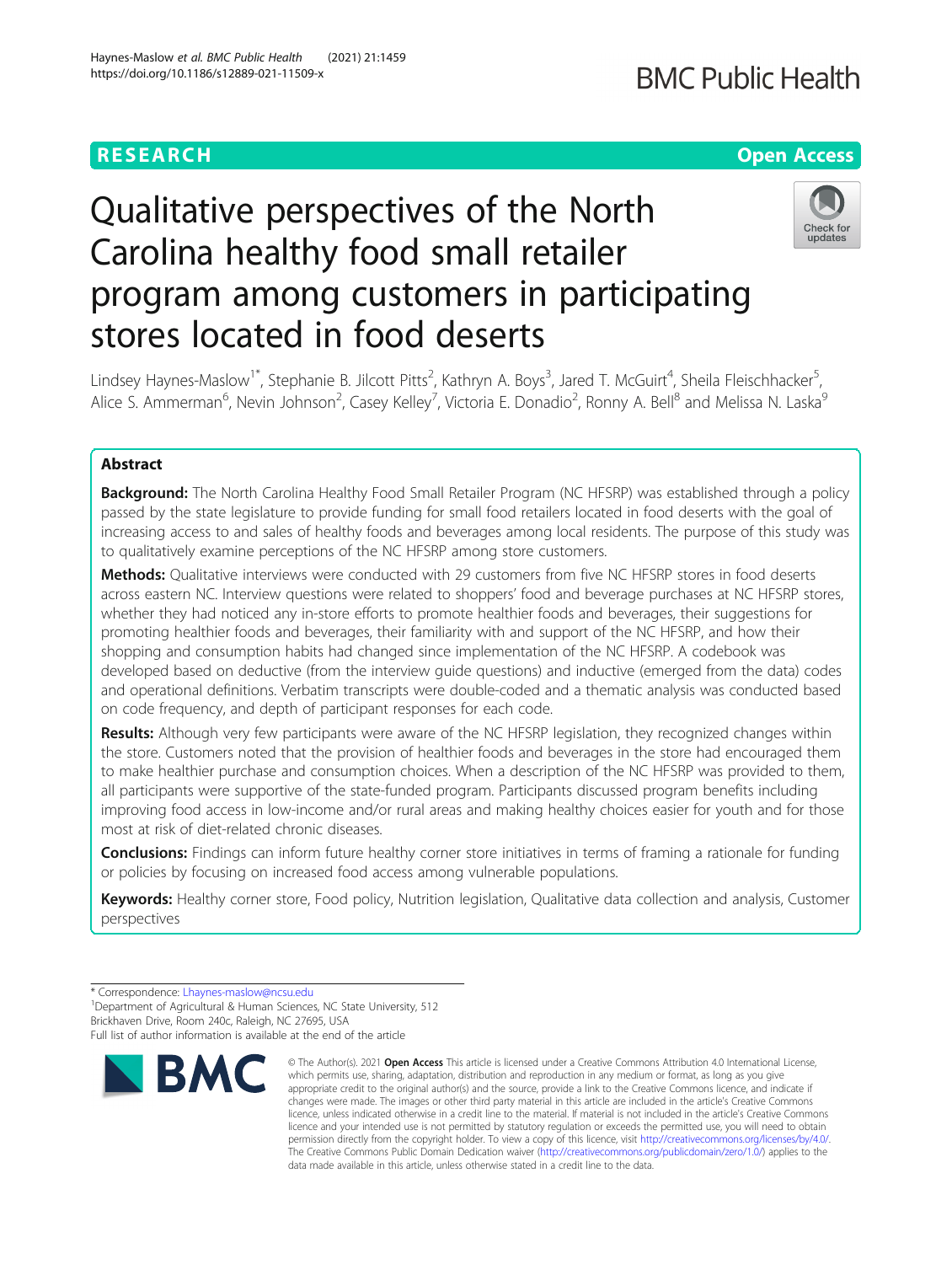#### Introduction

Adequate consumption of fruits and vegetables, whole grains, healthy oils, and lean protein is essential for optimal health throughout the lifespan [[1\]](#page-8-0). However, the ability to maintain healthy eating patterns is contingent upon availability, affordability, and acceptability of healthy foods and beverages [\[2](#page-8-0)–[5\]](#page-8-0). Maintaining healthy eating patterns is even more difficult for rural and lowincome populations, which may contribute to the higher rates of diet-related chronic diseases observed in these communities [[6](#page-8-0)–[8\]](#page-8-0). Studies indicate such residents face significant barriers when attempting to purchase healthy foods and beverages, including economic barriers, lack of adequate transportation, and residence in a food desert (too few healthy food venues) or a food swamp (too many venues offering less healthy foods and beverages) are commonly cited barriers [\[9](#page-8-0), [10](#page-8-0)].

One of the reasons for this limited access to healthy food is that there is a high prevalence of small food stores that do not stock healthier food options [[9](#page-8-0)–[14](#page-8-0)]. Residents of these communities, particularly those with limited transportation, often rely on these stores as a major source of food [[9](#page-8-0), [12](#page-8-0)–[14\]](#page-8-0). Generally, these stores do not offer a wide variety of healthier foods and beverages [\[11\]](#page-8-0). To improve access to healthy foods and beverages in rural and underserved areas, healthy corner store policies have been implemented across a number of jurisdictions [\[15](#page-8-0), [16](#page-8-0)]. Indeed, several states have passed legislation designed to facilitate the sale of healthy foods and beverages through small food retailers to increase access to healthy foods in areas where there is limited access [\[17](#page-8-0)]. These legislative efforts vary considerably in their scope, the mechanisms used to incentivize store participation, and the agencies assigned to implement these programs.

To date, research on healthy corner store policies suggests they generally improve customers' intent to consume healthier foods and beverages [[16](#page-8-0), [18](#page-8-0)] and increase availability of healthier foods and beverages [\[15](#page-8-0), [19,](#page-8-0) [20](#page-8-0)]. However, mixed quantitative findings regarding whether healthy corner store policies improve the nutritional quality of customers' diets have hindered our understanding of their impacts  $[20-24]$  $[20-24]$  $[20-24]$ . Qualitative data may help elucidate a deeper understanding of influential factors not fully captured by quantitative measurement. Therefore, the purpose of this study was to qualitatively examine customer perceptions among regular shoppers at stores participating in the North Carolina Healthy Food Small Retailer Program (NC HFSRP) [\[25\]](#page-8-0). We sought to understand regular customers' views of the healthier selections, if they supported the NC HFSRP, and if their food and beverage choices had been impacted by the healthier options available through the NC HFSRP.

#### **Methods**

#### The North Carolina healthy food small retailer program

The NC HFSRP was established to provide funding for small food retailers located in United States Department of Agriculture (USDA)-defined food deserts to increase stocking of healthy foods and beverages with the hope of improving the eating patterns of local residents and benefiting small food retailers [\[25\]](#page-8-0). According to the USDA, census tracts are considered a food desert if they are both low-income and have low food access [\[26](#page-8-0)]. Low-income census tracts are those with poverty rates equal to or greater than 20% or a median household income that does not exceed 80% of the state's median household income (rural/urban) or urban area median household income. Low food access is defined as at 33% of the population living more than 1 mile (urban) or 10 miles (rural) from the nearest supermarket or large grocery store [\[26\]](#page-8-0). Beginning in 2016 and through 2018, the NC Legislature appropriated \$250,000 annually to fund the NC HFSRP. The NC Department of Agriculture and Consumer Services served as the implementing agency. This program was available for small food retailers (with less than 3000 heated square feet of retail space) who were willing to (or already did) accept Supplemental Nutrition Assistance Program (SNAP) and the Special Supplemental Nutrition Program for Women, Infants, and Children (WIC) benefits.

Small food retailers were eligible to apply for grants up to \$25,000. These funds could be used to purchase and install equipment necessary for stocking nutrient-dense foods and beverages, including fresh vegetables and fruits, whole grains, nuts, seeds, beans and legumes, lowfat dairy products, lean meats, and seafood [\[27](#page-8-0)]. In this qualitative study, we examined perceptions of the NC HFSRP overall, perceived changes in the food store environment of participating stores, and changes in customers' purchasing and/or consumption habits. This data collection effort was part of a larger mixed-methods independent evaluation of the impact of the NC HFSRP on the store food environment as well as purchasing and consumption habits among customers [\[28\]](#page-8-0). This study includes three of the six stores from the first year of funding, and two of the five stores from the second year of funding [\[27](#page-8-0)].

#### Study setting and participants

In-depth, semi-structured interviews were conducted with 29 customers from five NC HFSRP stores. Selection of HFSRP stores occurred on a rolling basis through an application process [\[27\]](#page-8-0). Stores voluntarily applied to be in the HFSRP. For this study, the qualitative customer interviews took place in HFSRP stores located in five eastern North Carolina counties (Bertie, Halifax, Onslow, Pasquotank, and Edgecombe). See Table [1](#page-2-0).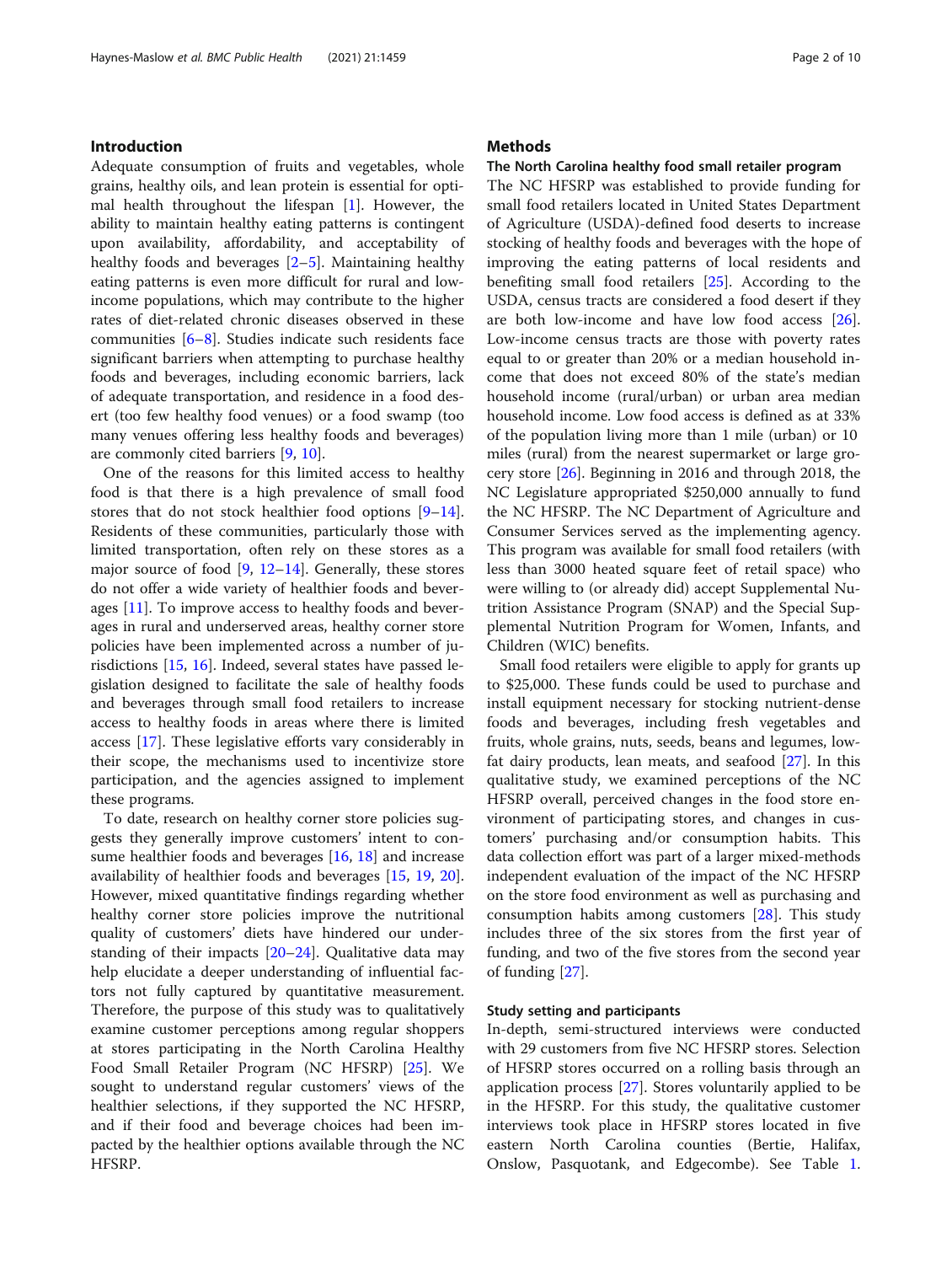| County         | <b>Percent Poverty</b> | <b>Percent Food</b><br>Insecurity | Percent obese<br>adults | Distance from store in that county<br>to closest grocery store (miles) | Percent with a bachelor's degree<br>or higher (ages 25 and older) |
|----------------|------------------------|-----------------------------------|-------------------------|------------------------------------------------------------------------|-------------------------------------------------------------------|
| Bertie         | 24.2%                  | 22.0%                             | 43.0%                   | 13.7                                                                   | 13.6%                                                             |
| Edgecombe      | 21.0%                  | 24.0%                             | 38.0%                   | 1.07                                                                   | 13.6%                                                             |
| Halifax        | 23.8%                  | 24.0%                             | 44.0%                   | 15.3                                                                   | 14.4%                                                             |
| Onslow         | 12.5%                  | 15.0%                             | 29.0%                   | 5.41                                                                   | 22.9%                                                             |
| Pasquotank     | 14.3%                  | 19.0%                             | 39.0%                   | 1.83                                                                   | 22.1%                                                             |
| <b>State</b>   |                        |                                   |                         |                                                                        |                                                                   |
| North Carolina | 13.6%                  | 13.9%                             | 34.0%                   | -                                                                      | 31.3%                                                             |

<span id="page-2-0"></span>Table 1 County characteristics for the five counties where Healthy Food Small Retailer Program (HFSRP) stores were located, in which customers were interviewed

Sources

[https://www.census.gov/quickfacts/fact/table/](https://www.census.gov/quickfacts/fact/table/pasquotankcountynorthcarolina,onslowcountynorthcarolina,halifaxcountynorthcarolina,edgecombecountynorthcarolina,bertiecountynorthcarolina,NC/PST045219)

[pasquotankcountynorthcarolina,onslowcountynorthcarolina,halifaxcountynorthcarolina,edgecombecountynorthcarolina,bertiecountynorthcarolina,NC/PST045219](https://www.census.gov/quickfacts/fact/table/pasquotankcountynorthcarolina,onslowcountynorthcarolina,halifaxcountynorthcarolina,edgecombecountynorthcarolina,bertiecountynorthcarolina,NC/PST045219) [https://www.countyhealthrankings.org/app/north-carolina/2020/rankings/bertie/county/outcomes/overall/snapshot](https://www.countyhealthrankings.org/app/north-carolina/2020/measure/factors/139/data)

[https://www.countyhealthrankings.org/app/north-carolina/2020/rankings/pasquotank/county/outcomes/overall/snapshot](https://www.countyhealthrankings.org/app/north-carolina/2020/measure/factors/139/data)

[https://www.countyhealthrankings.org/app/north-carolina/2020/rankings/halifax/county/outcomes/overall/snapshot](https://www.countyhealthrankings.org/app/north-carolina/2020/measure/factors/139/data)

[https://www.countyhealthrankings.org/app/north-carolina/2020/rankings/onslow/county/outcomes/overall/snapshot](https://www.countyhealthrankings.org/app/north-carolina/2020/measure/factors/139/data)

[https://www.countyhealthrankings.org/app/north-carolina/2020/rankings/onslow/county/outcomes/overall/snapshot](https://www.countyhealthrankings.org/app/north-carolina/2020/measure/factors/139/data)

<https://www.countyhealthrankings.org/app/north-carolina/2020/measure/factors/139/data>

<https://www.census.gov/quickfacts/fact/table/NC/PST045219>

<https://stateofchildhoodobesity.org/adult-obesity/>

[https://www.americashealthrankings.org/explore/health-of-women-and-children/measure/food\\_insecurity\\_household/state/NC](https://www.americashealthrankings.org/explore/health-of-women-and-children/measure/food_insecurity_household/state/NC)

Customers were approached on weekdays, during normal business hours, and asked if they were interested in completing a 10–15 minute interview. In each of the five stores, between 3 to 10 participants were recruited and consented to being interviewed. Participant eligibility criteria included: being a self-defined 'regular' customer of the store, at least 18 years of age, and able to speak and understand English. Interviews were conducted by the study's principal investigator or trained research assistants. Interviews were digitally recorded and notes were taken on paper, and then interviews were transcribed verbatim using an online transcription service. Participants were compensated for their time with a \$10 Walmart gift card upon interview completion. The study was reviewed and approved by the East Carolina University Institutional Review Board [UMCIRB 16–002420]. All participants signed an informed consent form.

#### Semi-structured interview guide

Data were collected using semi-structured interviews to learn more about customers' perspectives of the NC HFSRP. An interview guide was developed through several meetings of the research team. Questions focused on shoppers' food and beverage purchases at NC HFSRP stores ("Have your food or beverage purchasing habits at this store changed since the program began?"; "Has the overall amount of healthy food or beverage items you buy changed since this store started carrying healthier foods?"; and, "Has the overall amount of healthy food or beverage items you consume changed since the store starting carrying healthier foods?"); whether they had noticed any in-store efforts to promote healthier foods and beverages, their suggestions for promoting healthier foods and beverages, their familiarity with and support of the NC HFSRP, and how their shopping and consumption habits had changed since implementation of the NC HFSRP. Participants were also asked to provide basic demographic information including gender, age, race, ethnicity, educational attainment, and household income.

#### Data analysis

First, three transcripts were independently reviewed by the principal investigator, study coordinator, and two graduate research assistants. Each member of the research team prepared an independent codebook consisting of codes, operational definitions, and illustrative quotes. Codes included those derived from the interview guide (deductive codes) and those that emerged from the interview data (inductive codes). The research team then discussed their independently-developed codebooks to create a consensus codebook which was subsequently used to code all transcripts. Each transcript was double-coded (separately coded by each of two research team members), and these codes were reconciled in a series of consensusbuilding meetings between team members. Reconciled and coded transcripts were uploaded into NVivo (Version 12, QSR International, Melbourne, Australia), and reports were generated for each code. A thematic analysis was conducted based on code frequency, and depth of participant responses for each code [\[29\]](#page-8-0).

#### Results

A summary of participant self-reported demographic characteristics is presented in Table [2.](#page-3-0) Among the 29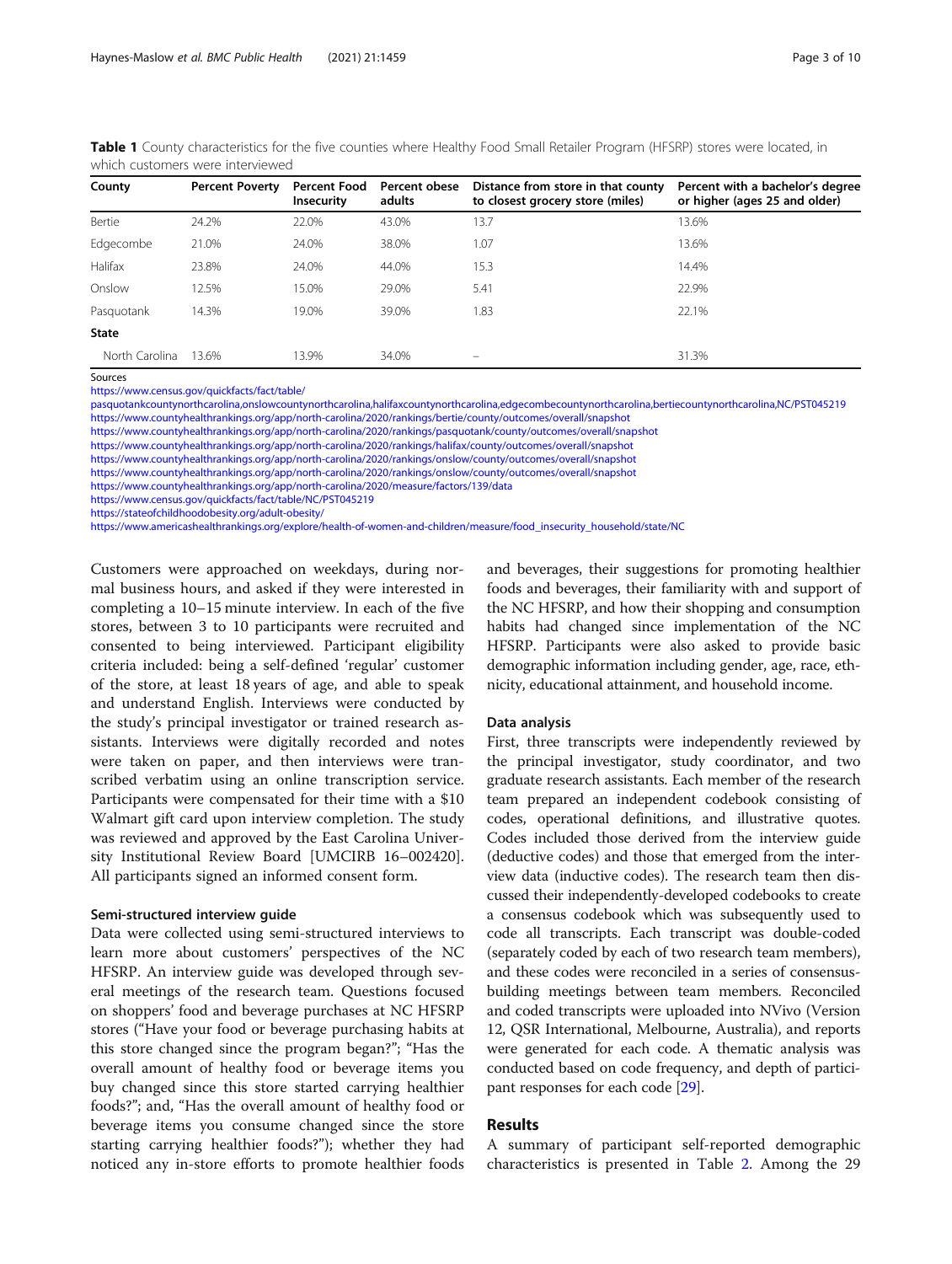<span id="page-3-0"></span>Table 2 Participant Demographics among Customers of Stores in the North Carolina Healthy Food Small Retailer Program ( $N =$  $29)$ 

| Characteristic                      | Frequency      | Percent  |
|-------------------------------------|----------------|----------|
| Gender                              |                |          |
| Male                                | 12             | 41       |
| Female                              | 17             | 59       |
| Other                               | 0              | 0        |
| Prefer not to answer                | $\Omega$       | $\Omega$ |
| Age                                 |                |          |
| $18 - 29$                           | 6              | 21       |
| $30 - 49$                           | 7              | 24       |
| $50 - 64$                           | 10             | 35       |
| $65+$                               | 4              | 14       |
| Prefer not to answer                | 2              | 7        |
| Race/ethnicity                      |                |          |
| American Indian or Alaskan Native   | 1              | 3        |
| Asian                               | $\Omega$       | $\Omega$ |
| Black or African American           | 16             | 55       |
| Native Hawaiian or Pacific Islander | 0              | 0        |
| Hispanic or Latino                  | $\Omega$       | $\Omega$ |
| White                               | 12             | 41       |
| Other                               | 0              | 0        |
| Prefer not to answer                | 0              | 0        |
| Education attainment                |                |          |
| Less than high school               | 0              | 0        |
| Some high school                    | 3              | 10       |
| High School/GED                     | 10             | 35       |
| Associate/Technical Degree          | $\overline{4}$ | 14       |
| Some College or More                | 12             | 41       |
| Annual household income             |                |          |
| Less than \$25,000                  | 6              | 21       |
| \$25,000 to \$50,000                | 10             | 35       |
| \$50,000 to \$75,000                | 1              | 3        |
| \$75,000+                           | 6              | 21       |
| Don't know                          | 3              | 10       |
| Prefer not to answer                | 3              | 10       |
| Employment status                   |                |          |
| Full-time                           | 15             | 52       |
| Part-time                           | 6              | 21       |
| Unemployed                          | 5              | 17       |
| Retired                             | 3              | 10       |

participants, the majority were female (59%) and the majority were between 18 and 64 years of age. Approximately 55% were Black/African American, 41% White, and 3% American Indian/Alaska Native. Nearly 45% had a high school degree or less. Half of the participants (52%) were employed full-time.

Through coding, six main themes emerged from the interviews based on frequency of the code and depth of discussion. These themes included the following, in order of frequency of codes: 1) Change in food purchasing behavior; 2) Stocking suggestions for additional healthy food items; 3) Awareness of current healthy food promotion and advertising efforts; 4) Suggestions for how to promote healthy foods and beverages in the future; 5) Opinions on the NC HFSRP; and, 6) Opinions concerning NC HFSRP funding. Table [3](#page-4-0) describes each theme and its operational description, as well as the number of interviews in which each theme is referenced, and the total number of references for each theme.

#### Change in food purchasing behavior

Table [4](#page-4-0) includes questions, responses, and illustrative quotes regarding NC HFSRP-related purchase and consumption changes. This theme was most frequently discussed by participants. When asked if their food and beverage purchasing behaviors at the store had changed since the NC HFSRP, 15 (52%) said "yes" they had increased healthy food purchasing. Most participants indicated they now purchased more fruits, vegetables, and whole grains than before NC HFSRP implementation. One participant even commented on a store's locally made granola, "I do have a 15 year-old son. I would say buying this granola instead of store granola, I think this is better. And it's trickled down to my husband and my son, and they truly like it." [White Female, Edgecombe County]. Another commented, "usually I have to take a 30-minute ride to buy an apple. Now I can ride five minutes up the road and buy one." [White Male, Halifax County]. Importantly, having the convenience of purchasing healthier items appeared to be connected with increased purchases. Overall, participants reported that having healthier items at the corner store closer to their home saved them from having to drive further distances to grocery stores, supermarkets, or supercenters to get fresh produce or a variety of healthy food items.

When asked if the overall amount of healthy food or beverage items they purchased from the store changed since the NC HFSRP, 15 (52%) participants reported that the amount had increased, 10 (34%) stated it stayed the same, and 4 (14%) had no response or were not asked the question. A participant remarked that now they put more thought into their food and beverage purchases: "… I used to be just a straight junk food kid, but now I try to balance it out." [Black/African American Male, Onslow County]. Many participants discussed purchasing healthier foods and beverages from the store for family members, friends, and even co-workers. For example, when asked if her purchasing habits had changed,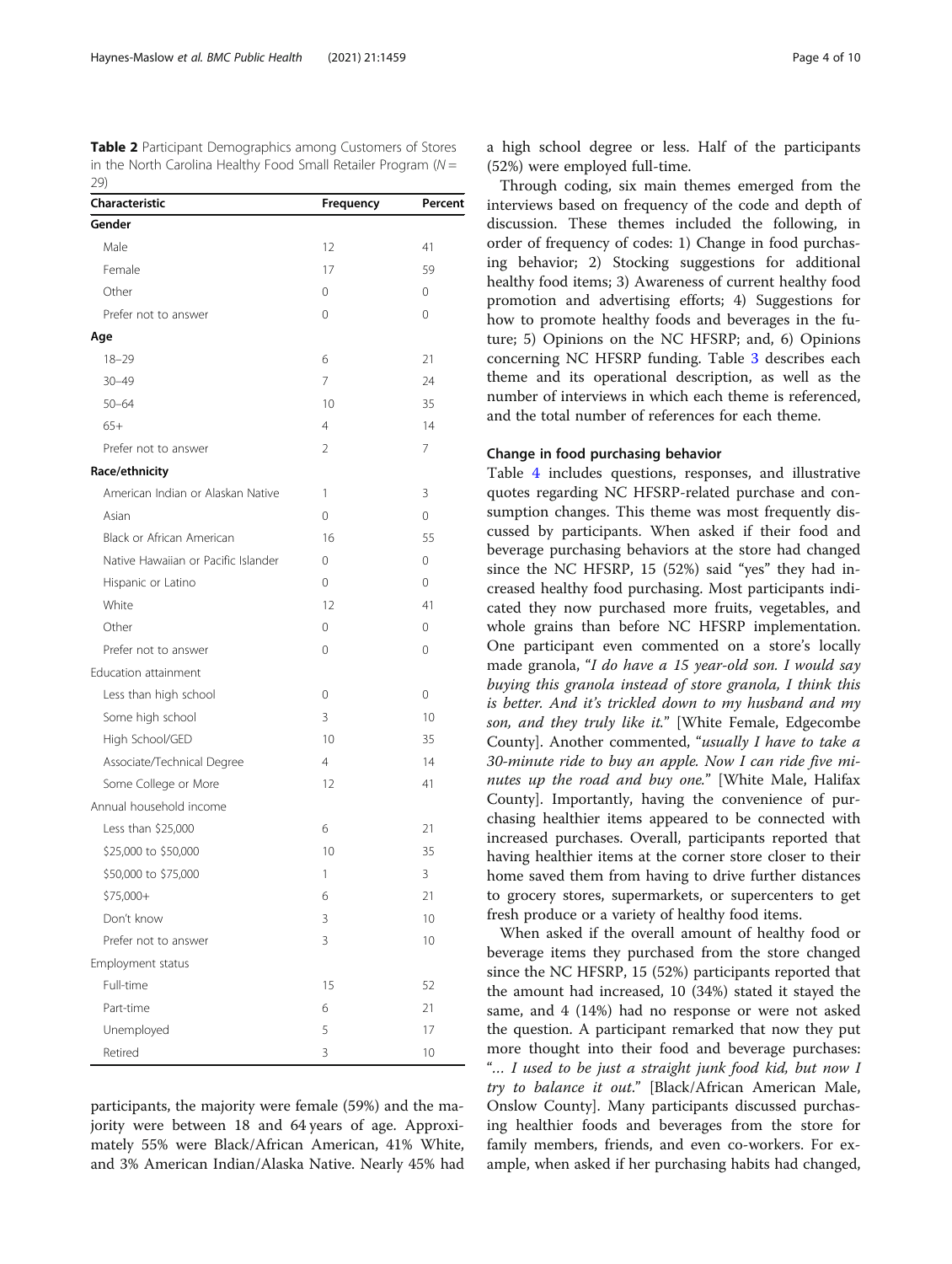<span id="page-4-0"></span>

| Table 3 Code, Operational Definitions, and Code Frequency for Qualitative Analysis of data collected among Customers of North |  |  |  |  |
|-------------------------------------------------------------------------------------------------------------------------------|--|--|--|--|
| Carolina Healthy Food Small Retailer Program Stores ( $N = 29$ )                                                              |  |  |  |  |

| Code                                                                              | <b>Operational Definitions</b>                                                                                   | Number of<br><b>Interviews</b><br>where the code<br>Referenced | <b>Total Number</b><br>of References<br>for the Code | <b>Illustrative Ouote</b>                                                                                                                                                                                                                   |
|-----------------------------------------------------------------------------------|------------------------------------------------------------------------------------------------------------------|----------------------------------------------------------------|------------------------------------------------------|---------------------------------------------------------------------------------------------------------------------------------------------------------------------------------------------------------------------------------------------|
| Change in Food<br>Purchasing Behavior                                             | Participant describes changes<br>in their purchasing and<br>consumption of healthier foods<br>based on the HESRP | 29                                                             | 123                                                  | "We buy more fish. We almost never buy<br>meat. We spent a lot of time in the produce<br>section." [Edgecombe County, Male]<br>"Instead of getting her [daughter] a piece of<br>pizza, I bought her two bananas" [Bertie County,<br>Femalel |
| Stocking Suggestions<br>for Additional Healthy<br>Food Items                      | Participant describes items<br>they would like to see in<br>the store which are not<br>currently in the store.   | 28                                                             | 43                                                   | "If they had grilled fish instead of fried fish, I would<br>absolutely buy that instead." [Bertie County, Female]                                                                                                                           |
| Opinions on the NC<br><b>HFSRP</b>                                                | Participant describes what<br>they think about the HFSRP                                                         | 29                                                             | 37                                                   | "I think it's wonderful that they [the store] can get<br>something out of it for all they give back."<br>[Edgecombe County, Male]                                                                                                           |
| Awareness of Current<br>Healthy Food Promotion<br>and Advertising Efforts         | Participant describes health<br>promotion/ nutrition promotion<br>efforts of the store owner                     | 29                                                             | 31                                                   | "They've added these fruits and veggies, and they<br>have some really cool alternative drinks to soda."<br>[Edgecombe County, Male]                                                                                                         |
| Suggestions for How to<br>Promote Healthy Foods<br>and Beverages in the<br>Future | Participant describes other<br>strategies used to make healthier<br>choices easier for customers<br>to make.     | 29                                                             | 30                                                   | "I think they could use social media to a stronger<br>degree." [Edgecombe County, Male]                                                                                                                                                     |
| Opinions Concerning<br>NC HFSRP Funding                                           | Participant response to<br>whether or not the HESRP<br>should continue to be funded                              | 28                                                             | 28                                                   | "I think it sounds like a great program to fund."<br>[Edgecombe County, Female]                                                                                                                                                             |

one mother said, "I noticed today when I came in that they [the store] had bananas on the rack, so we ended up grabbing one of those. My daughter loves fruits so if those are available at a gas station, we buy those." [White Female, Bertie County]. Others noticed the healthier options in the store but had opted not to buy them.

In terms of food or beverage consumption changes since the NC HFSRP, participants were asked if the healthy food items they purchased in the store were in addition to the items they would normally buy or if they were purchasing healthier food and beverages instead of less healthy food options. Among the 27 participants who responded to this question, 12 (41%) indicated that

Table 4 Changes in Food Purchasing and Consumption Behavior among Customers in North Carolina Healthy Food Small Retailer Program Stores (n = 29 customers in 5 stores)

| Change in Food Purchasing and Consumption<br><b>Behavior</b>                                                                                | Responses and (%)<br>Responding <sup>a</sup>                                                                                                                                                        | Illustrative quote                                                                                                                                                                                                                                                                                                                                              |
|---------------------------------------------------------------------------------------------------------------------------------------------|-----------------------------------------------------------------------------------------------------------------------------------------------------------------------------------------------------|-----------------------------------------------------------------------------------------------------------------------------------------------------------------------------------------------------------------------------------------------------------------------------------------------------------------------------------------------------------------|
| Have your food or beverage purchasing habits<br>at this store changed since the program began?                                              | Increased purchase of healthy<br>foods at the store:<br>15/29, 52%<br>No change in purchases at the store:<br>13/29, 45%                                                                            | Interviewer: Overall, has your food or beverage purchasing<br>habits at this store changed since the program began?<br>Respondent: They actually have  I hadn't seen them in a<br>while like the tangerines in the cup and  I've actually<br>ate more tangerines and fruits in the cup and stuff because<br>they're there now. [Pasquotank County, Male]        |
| Has the overall amount of healthy foods or beverage<br>items you <b>buy</b> changed since the store started<br>carrying healthier foods?    | Yes, increased purchase of healthy<br>foods:<br>14/29, 48%<br>No, healthy food purchases have<br>stayed the same: 13/29, 44%                                                                        | Interviewer: Has the overall amount of healthy foods or<br>beverage items you buy changed since the store started<br>carrying healthier foods?<br>Respondent: I do buy more bananas because they're right<br>there. [Bertie, Female]                                                                                                                            |
| Has the overall amount of healthy food or beverage<br>items you <b>consume</b> changed since the store started<br>carrying healthier foods? | Purchasing healthy food in addition<br>to regular purchases: 12/29, 41%<br>Purchasing healthier food instead of<br>less healthy food<br>8/29, 28%<br>Unsure about consumption changes:<br>7/29, 14% | Interviewer: When you purchase these healthier items, are<br>you picking these items in addition to items that you<br>typically buy or are you buying them instead of less<br>healthy options?<br>Respondent: In addition. Yeah. I think this is one of the<br>few places in Tarboro at least that gives you the healthier<br>options. [Edgecombe County, Male] |

<sup>a</sup>Notes: In instances where the percent of respondents does not sum to 100, the remaining percent were not asked the question or did not respond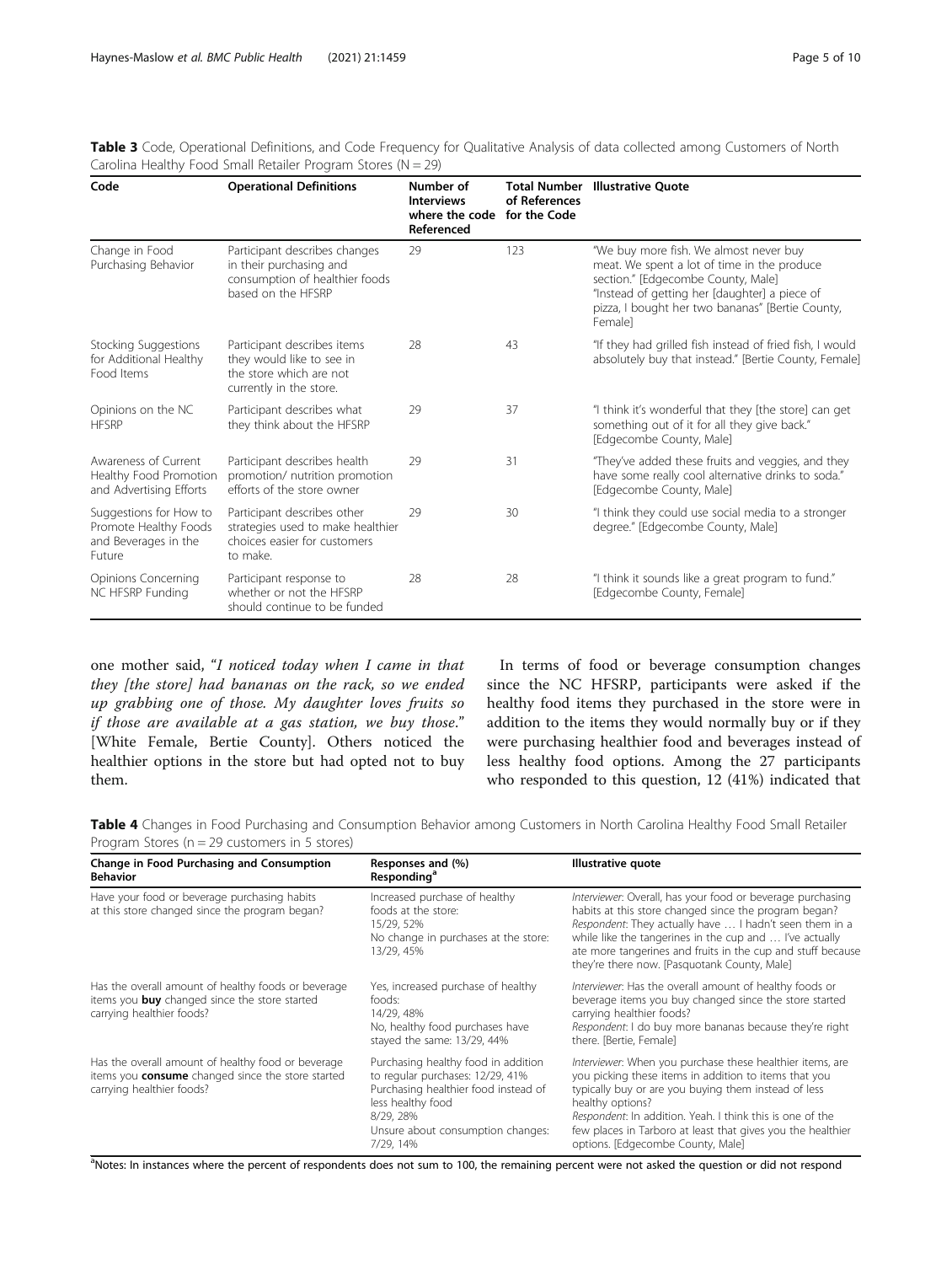they were purchasing healthy food in addition to their regular purchases (healthy food complements to existing purchases). An additional eight respondents (28%) indicated that they were purchasing healthier food instead of less healthy food (substituting healthier foods for less healthy food), and seven (24%) were not sure of the impact the healthy foods on their shopping habits. One participant responded he bought healthier food in addition to his regular store purchases, stating: "This is one of the few places in [town name] that at least gives you the healthier options." [White Male, Edgecombe County]. One caregiver commented that she was buying healthy food in lieu of unhealthy food for her daughter: "Instead of getting her a piece of pizza, I bought her two bananas. She loves bananas." [White Female, Bertie County].

#### Stocking suggestions for additional healthy food items

Across the interviews, participants offered 43 suggestions concerning what healthy food or beverage items they would like to see added to their store's inventory. Fruits were the most popular response  $(n = 16)$ ; specific suggestions included fruit cocktail, apples, oranges, grapes, and plums. Other suggestions included vegetables ( $n = 3$ ) and pre-made salads ( $n = 3$ ).

#### Awareness of current healthy food promotion and advertising efforts

When asked if participants noticed any changes to the ways the store promoted healthier food and beverages over the past few months, 17 of 29 participants said "yes." When asked what they had noticed, most noted increased quantity and variety of produce, signs and other promotional materials related to healthy foods, and new equipment. As one participant said, "They've added these fruits and veggies, and they have really cool alternative drinks to soda." [White Male, Edgecombe County]. Another participant noticed the store started accepting federal food assistance benefits, the Supplemental Nutrition Assistance Program (SNAP), formerly referred to as "food stamps": "They even do the EBT (SNAP Electronic Benefit Transfer). They do that, which I think is really nice, because a lot of the organic kind of places aren't really geared toward that. And … we're a very poor community, and I think it's awesome that she [the store owner] does this." [White Female, Edgecombe County]. Some participants recalled seeing free recipe cards associated with healthy food items sold at the store, as well as promotional signs: "Advertising's always the key to anything and what she [the store owner] started doing now with the signs, that makes a big difference. People have to know what you have to be able to come get it." [Black/African American Male, Pasquotank County].

#### Suggestions for how to promote healthy foods and beverages in the future

Multiple suggestions were offered regarding additional approaches stores could use to promote healthy items. Many people suggested advertising via social media and at community functions. As one participant said, "… you just have to advertise that a little bit more so people know exactly what's in here …." [Black/African American Female, Pasquotank County]. Another participant suggested more outdoor advertising so people driving by could see what was available in the store. Additionally, several participants discussed wanting more nutrition information regarding specific food and beverages: "Put the little signs that it breaks down the calories and the nutrients, or what fruit has vitamin C in it or what had vitamin D in it. Just have one of those charts up." [Black/ African American Male, Onslow County].

#### Opinions on the NC healthy food small retailer program

While participants recognized healthy changes in the stores, among the 29 participants, only three were aware of the NC HFSRP. After explaining the premise of the program, all 29 participants agreed it was a program that could provide benefits to the community. In addition, several participants noted the program could benefit youth in their (rural) communities since they often purchase items from these stores. As one participant commented:

"I think it's good because you got kids, little kids that come here. You know and they want stuff. And before it was like just a lot of junk food, but now, you've got healthy stuff like vegetables and fruits that are constantly being changed out now. This is perfect because my friend, she lives across the road. She's got kids and they always say, 'I want junk food.' But now I can go, 'Hey, instead of junk food, how about an apple?'" [White Male, Pasquotank County].

Multiple participants liked the goal of improving healthy options in their rural area. One woman who said the program was "awesome" went on to say, "In these types of neighborhoods, if you put a store with fresh fruits and have different variety … like a lot of people don't have a car." [Black/African American Female, Pasquotank County]. Another commented that for rural communities, this program is important for healthy food access: "… because I like to eat the vegetables and have fruit. Then I won't have to go all the way to town. I can just come right here and get it." [Black/African American Female, Bertie County]. Lastly, many participants discussed health issues. When one participant was asked what influenced her to buy healthy food/beverages, she said, "That everybody in my family got high blood pressure …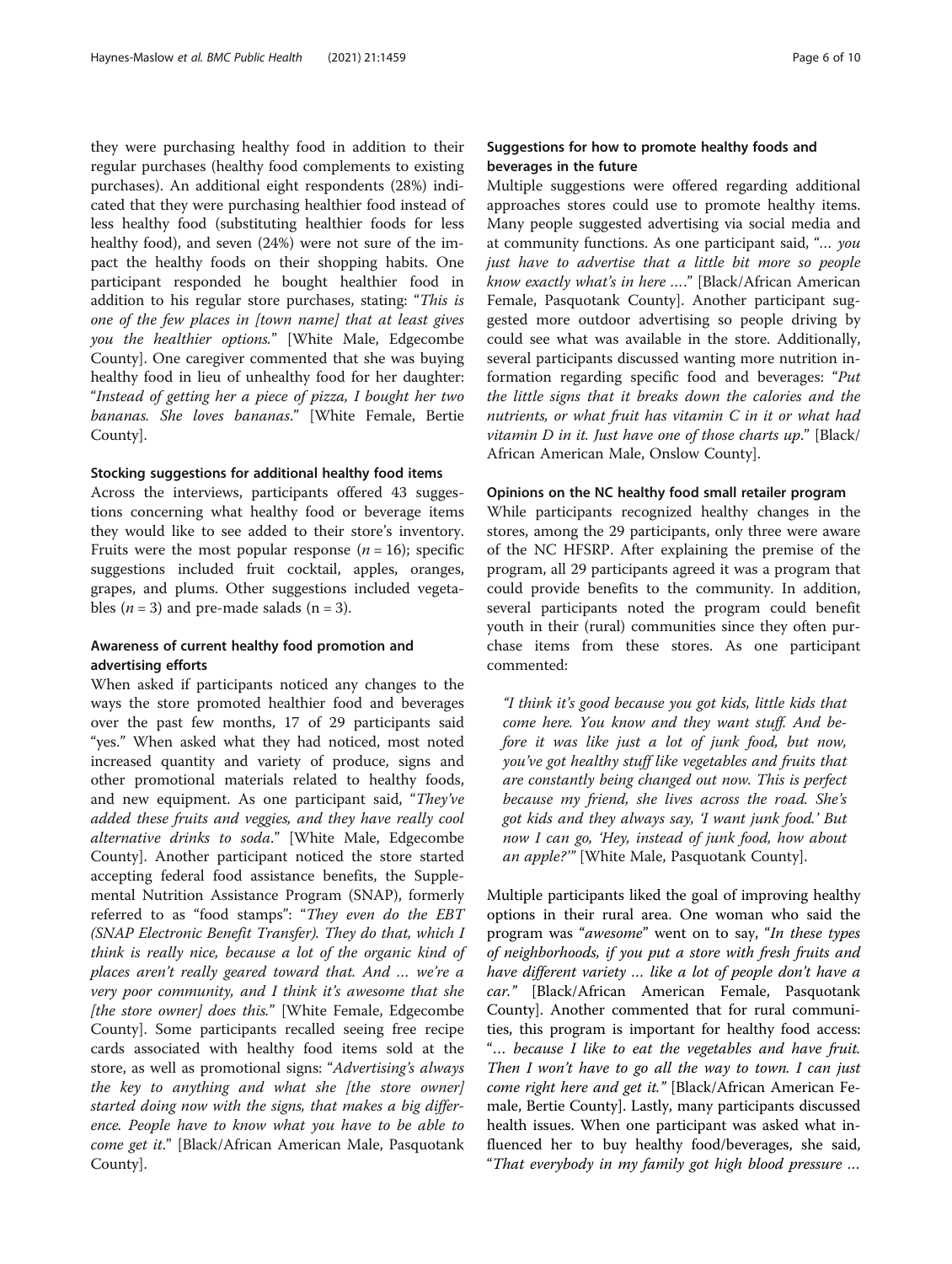My mom had it. My dad. I got three brothers living. I got a son. Two nephews. Yes. It's there." [Black/African American Female, Bertie County]. Participants noted the healthier options facilitated a healthier lifestyle that was important to prevent or ameliorate diet-related chronic diseases.

#### Opinions concerning NC HFSRP funding

While most participants had never heard of the NC HFSRP, when asked if the NC Legislature should continue funding it, all responded "yes". Some explained their reasoning by stating it helped increase rural food access and it was good for health: "I hope they will [fund it]. It would help us a lot. Living out here in the county, you can't always go to the store. Having stuff like this is helping us and everybody else too." [Black/African American Female, Halifax County]. Another commented, "I feel like if that's going to be a program that's going to help people, especially when it comes to health and then trying to actually put food in someone's home, then yeah, I feel like they should definitely fund that." [Black/ African American Male, Onslow County]. Another participant focused on program efficacy, stating, "If it's working or if it's profitable, you know, doing what it's supposed to do, and the funds are actually going where they should go. Yeah [the legislature should fund it]." [White Male, Onslow County].

#### **Discussion**

This study's findings provide a deeper understanding of the impact of the NC HFSRP program from the perspective of customers. Although few participants knew about the NC HFSRP, they were aware of changes within the store and some customers reported that the changes encouraged increased purchasing of healthier foods and beverages. When a description of the NC HFSRP was provided to study participants, all approved of the state funded program's purpose. Participants discussed the benefits of the program, including increased healthy food access in their rural and underserved communities, which they felt was especially important for youth and individuals with diet-related chronic diseases. There was also an overall agreement that being able to purchase healthier food and beverages closer to home – instead of driving long distances to larger stores – was helpful. Participants provided suggestions for further improvements to store offerings, including more pre-cut and fresh fruit options. Lastly, participants discussed the importance of marketing and advertising healthier foods and beverages in the stores.

There were mixed responses in terms of the NC HFSRP changing customers' shopping habits regarding the amount of healthy food and beverage items purchased and increases in healthy food and beverage consumption. Overall, approximately half of participants reported making healthier food and beverage changes either through changing their overall shopping habits, changing amounts of healthy foods/beverages purchased, and/or types/amounts consumed. Other studies have found limited evidence of healthy corner store conversions and healthy food policies impacting dietary behaviors among customers [[30](#page-8-0)–[32](#page-8-0)]. For example, in two California food swamps, researchers found that among three corner stores that made in-store changes to promote the purchase and consumption of healthy foods and beverages, no changes were found among customers [[30\]](#page-8-0). However, there were improvements in perceived healthy food access and more positive perceptions of corner stores [\[30](#page-8-0)]. Another study that evaluated the impact of the Minneapolis 2015 Staple Food Ordinance, which mandated minimum healthy food and beverage stocking requirements in small stores, found there was little impact on healthy food purchases by customers that frequented these stores  $[24]$ . However, it is important to recognize that shifting eating patterns is not an easy, nor quick, process, often taking both individuallevel and policy and environmental-level changes to support healthier food and beverage choices [[31,](#page-8-0) [32](#page-8-0)]. It should also be noted that among small retail food outlets represent a relatively small amount of overall food and beverage purchasing, compared to other retail food outlets [[33\]](#page-9-0). In a systematic review of 64 studies focused on improving healthy food consumption and purchases in the retail environment, Karpyn and colleagues found that 56 studies showed at least one positive effect [\[32](#page-8-0)].

One limitation with the NC HFSRP's implementation was that, even in the areas targeted by the program, relatively few customers in participating stores were aware of the program. This was frequently true even in cases where respondents had noticed changes in the store since its inception. As state funding for programs can be contingent upon perceived success and satisfaction among taxpayers, this is an important observation. While all participants in this study agreed that the NC Legislature should continue funding the program, going forward, it would be helpful to communicate more explicitly that the store changes are supported by the NC HFSRP. While the NC HFSRP did not include funding for advertising or branding, some stores partnered with local health departments, nutrition education programs such as SNAP-Education, or other local organizations to help purchase some marketing materials. This supports the need for both individual (educationally- and knowledge-based) as well as structural (policy and environmental change) strategies for promoting healthy eating among underserved populations [[34\]](#page-9-0).

Given the political importance of legislators being recognized for positive policies implemented in the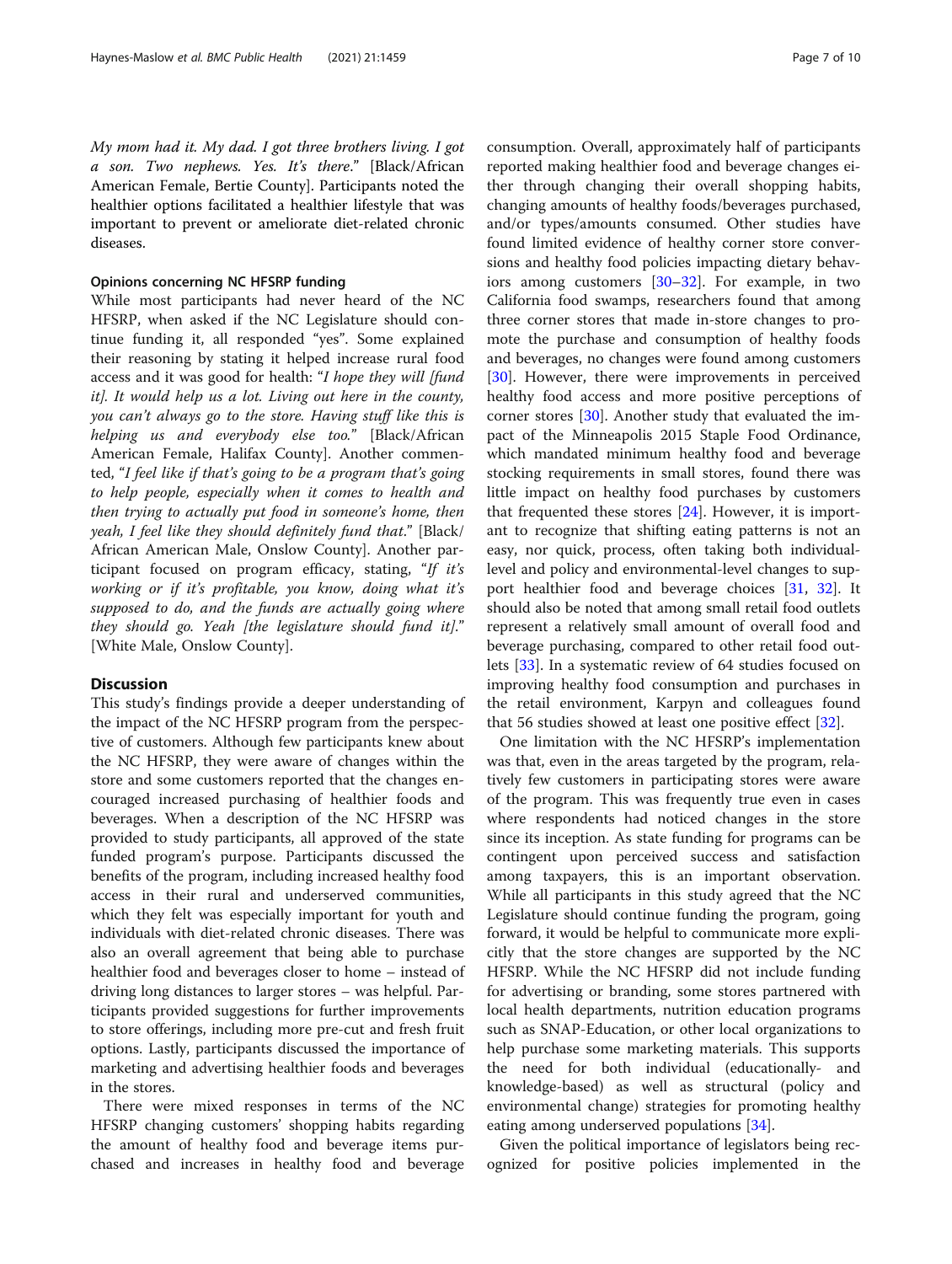community, and the potential benefit to sustaining such policies, including funds in the legislation for marketing and branding is important. In the case of the NC HFSRP, funding was limited to equipment purchases only. Additional funding for technical assistance and marketing could potentially have increased healthy food purchasing, as well as policy awareness, thus strengthening the case for this legislation.

This study found that many participants valued the state funded program because it increased overall convenient access to healthier food and beverages in rural communities. In addition, participants recognized that children shop at these stores without adult supervision; this program thus can foster opportunities for children to be exposed to healthier food and beverage choices. Participants also noted their shopping habits may have changed for the better due to desires to improve their health due to diet-related chronic diseases. When passing legislation, political battles are usually won based on framing arguments that resonate with public opinion and political will [[35](#page-9-0)]. Therefore, in terms of future healthy corner store state-wide policies, stakeholders could frame arguments for the policy around healthy food access, improving children's dietary choices and health and providing those with health problems alternative, healthier choices [\[36,](#page-9-0) [37](#page-9-0)]. In terms of political will, the HFSRP bill was co-sponsored by both Democrat and Republican legislators. It also passed with overwhelming bi-partisan support, likely due to the emphasis on supporting small businesses in rural communities as well as providing healthy food for residents of food deserts [[25\]](#page-8-0).

This study has several strengths. As one of the first studies to examine customer's perceptions of a statewide policy to improve healthy purchases at small stores in rural and low-income areas, these findings offer insights and fill important gaps in the literature. The customer participants were racially/ethnically diverse and, through a qualitative approach, provided rich perspectives on the program's impact on purchasing decisions.

While this research is novel in its approach, the study scope and setting do introduce some limitations. First, it is limited in geographic scope (five counties in one state) and sample size (29 customers) and therefore its findings have limited generalizability. Because customers were interviewed at the store, their responses could have been biased to be more socially desirable than they may otherwise have been due to the presence of store personnel. While one store's NC HFSRP contract was pending at the time of the interviews, this store had not yet received the equipment for the program at the time of the interviews. However, the retailer had received similar equipment from another program. Lastly, some of the participants that agreed to be interviewed may have been more health conscious than others.

#### **Conclusions**

Given the increasing number of healthy corner store policies, [\[17\]](#page-8-0) the results of this study will be useful to both offer grounded insights into potential impacts of resource allocations towards environmental supports that promote healthy eating. Additionally, this study could help inform an approach other jurisdictions could adopt to evaluate their own programs. Our findings can inform future healthy corner store initiatives in terms of framing the rationale for funding – including improving food access in low-income areas, and empowering youth and those with diet-related chronic diseases to select healthier foods and beverages when in smaller food retail stores. More research is needed to determine the cost/ benefit ratio of various state investments in promoting healthy eating among rural communities, as well as determine the level of support retail stores need to stock and promote healthier foods and beverages in a sustainable way. Future policies of this type could purposively include language and funding related to marketing as well as partnering with local health departments, SNAP-Education programs, or cooperative extension offices to promote purchase and consumption of the healthier options, ultimately to increase demand, financial sustainability, and overall health of rural and underserved communities.

#### Acknowledgements

We gratefully acknowledge the time and attention from our study participants.

#### Authors' contributions

LHM, SBJP, KAB, ASA, JTM, SF, RAB and MNL contributed to design of the study. LHM and SBJP drafted the manuscript. SBJP, NSJ, CJK, VED, and LHM collected and/or organized and analyzed the data. All authors read and approved the final manuscript.

#### Funding

This project was funded by the Robert Wood Johnson Foundation Policies for Action grant, 76101, PI: Stephanie Jilcott Pitts. This project was funded in part by the Department of Public Health at East Carolina University. The funders had no role in data collection, analysis or the writing of the manuscript.

#### Availability of data and materials

The (deidentified) datasets used and/or analysed during the current study are available from the corresponding author on reasonable request.

#### Declarations

#### Ethics approval and consent to participate

The study was reviewed and approved by the East Carolina University Institutional Review Board (study number UMCIRB 16–002420). Written informed consent was obtained by participants before all interviews were conducted. This research was performed in accordance with the Declaration of Helsinki.

#### Consent for publication

Not applicable.

#### Competing interests

The authors declare that they have no competing interests.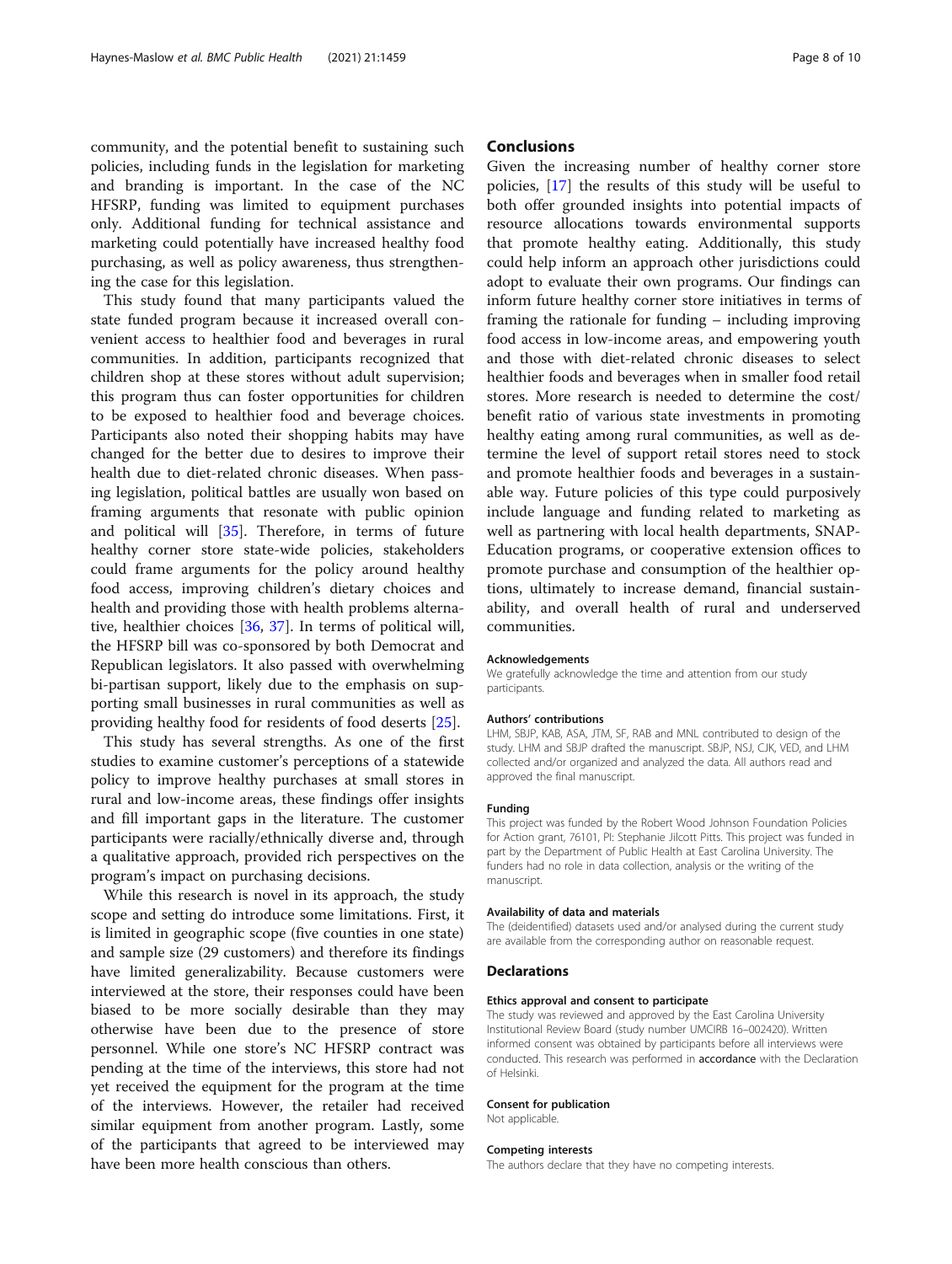#### <span id="page-8-0"></span>Author details

<sup>1</sup>Department of Agricultural & Human Sciences, NC State University, 512 Brickhaven Drive, Room 240c, Raleigh, NC 27695, USA. <sup>2</sup>Department of Public Health, East Carolina University, 115 Heart Drive, Room #2239, Greenville, NC 27834, USA. <sup>3</sup>Department of Agricultural and Resource Economics, North Carolina State University, 4306 Nelson Hall, Raleigh, NC 27695-8109, USA. 4 Department of Nutrition, University of North Carolina Greensboro, 319 Colllege Avenue, 318 Stone Building, Greensboro, NC 27412, USA. <sup>5</sup>Georgetown University, Law Center, Washington, DC, USA. <sup>6</sup>Department of Nutrition, University of North Carolina at Chapel Hill, CB# 7426, 1700 MLK Jr. Blvd, Room 239, Chapel Hill, NC 27599-7426, USA. <sup>7</sup>University of North Carolina at Chapel Hill, School of Medicine, Division of Geriatric Medicine, Center for Aging and Health, 5003 Old Clinic CB#7550, Chapel Hill, NC 27599, USA. <sup>8</sup>Department of Social Sciences and Health Policy, Division of Public Health Sciences, Wake Forest School of Medicine, Medical Center Boulevard, Winston-Salem, NC 27157, USA. <sup>9</sup>Epidemiology & Community Health, University of Minnesota, 1300 South 2nd Street, WBOB Suite 300, Minneapolis, MN 55454-1015, USA.

#### Received: 28 January 2021 Accepted: 10 June 2021 Published online: 27 July 2021

#### References

- 1. 2015–2020 Dietary Guidelines for Americans. 8th ed. Washington, DC: U.S. Department of Health and Human Services and U.S. Department of Agriculture; 2015. [https://health.gov/our-work/food-and-nutrition/2015-202](https://health.gov/our-work/food-and-nutrition/2015-2020-dietary-guidelines) [0-dietary-guidelines.](https://health.gov/our-work/food-and-nutrition/2015-2020-dietary-guidelines) Accessed 8 June 2020.
- 2. Glanz K, Sallis JF, Saelens BE, Frank LD. Healthy nutrition environments: concepts and measures. Am J Health Promot. 2005;19(5):330–3. [https://doi.](https://doi.org/10.4278/0890-1171-19.5.330) [org/10.4278/0890-1171-19.5.330](https://doi.org/10.4278/0890-1171-19.5.330).
- 3. Caspi CE, Lenk K, Pelletier JE, Barnes TL, Harnack L, Erickson DJ, et al. Food and beverage purchases in corner stores, gas-marts, pharmacies and dollar stores. Public Heal Nutr. 2017;20(14):2587–97. [https://doi.org/10.1017/S13](https://doi.org/10.1017/S1368980016002524) [68980016002524](https://doi.org/10.1017/S1368980016002524).
- 4. Andress L, Fitch C. Juggling the five dimensions of food access: perceptions of rural low income residents. Appetite. 2016;105:151–5. [https://doi.org/10.1](https://doi.org/10.1016/j.appet.2016.05.013) [016/j.appet.2016.05.013.](https://doi.org/10.1016/j.appet.2016.05.013)
- 5. United States Department of Agriculture Economic Research Service. Food Access. [https://www.ers.usda.gov/topics/food-choices-health/food-access/.](https://www.ers.usda.gov/topics/food-choices-health/food-access/) Accessed 4 Sept 2017.
- 6. Blanchard T, Lyson T. Food Availability and Food Deserts in the Nonmetropolitan South. Vol Number 12. Southern Rural Development Center; 2006. [http://srdc.msstate.edu/publications/other/foodassist/2006\\_](http://srdc.msstate.edu/publications/other/foodassist/2006_04_blanchard.pdf) [04\\_blanchard.pdf](http://srdc.msstate.edu/publications/other/foodassist/2006_04_blanchard.pdf).
- Tai-Seale T, Chandler C. Nutrition and Overweight Concerns in Rural Areas: A Literature Review. In: Rural Healthy People 2010: A companion document to healthy people 2010. Vol 2. College Station: The Texas a&M University System Health Science Center, School of Rural Public Health, Southwest Rural Health Research Center; 2003. p. 115-130. [http://www.srph.tamushsc.](http://www.srph.tamushsc.edu/srhrc) [edu/srhrc.](http://www.srph.tamushsc.edu/srhrc) Accessed 16 June 2020.
- 8. Befort CA, Nazir N, Perri MG. Prevalence of obesity among adults from rural and urban areas of the United States: findings from NHANES (2005-2008). J Rural Heal. 2012;28(4):392–7. <https://doi.org/10.1111/j.1748-0361.2012.00411.x>.
- 9. Larson NI, Story MT, Nelson MC. Neighborhood Environments: Disparities in Access to Healthy Foods in the U.S. Am J Prev Med. 2009;36(1):74–81.e10. [https://doi.org/10.1016/j.amepre.2008.09.025.](https://doi.org/10.1016/j.amepre.2008.09.025)
- 10. Powell LM, Slater S, Mirtcheva D, Bao Y, Chaloupka FJ. Food store availability and neighborhood characteristics in the United States. Prev Med. 2007;44(3): 189–95. [https://doi.org/10.1016/j.ypmed.2006.08.008.](https://doi.org/10.1016/j.ypmed.2006.08.008)
- 11. Liese AD, Weis KE, Pluto D, Smith E, Lawson A. Food store types, availability, and cost of foods in a rural environment. J Am Diet Assoc. 2007;107(11): 1916–23. [https://doi.org/10.1016/j.jada.2007.08.012.](https://doi.org/10.1016/j.jada.2007.08.012)
- 12. McGuirt JT, Jilcott Pitts SB, Ammerman A, et al. A mixed methods comparison of urban and rural Retail corner stores. AIMS Public Heal. 2015; 2(3):554–82. [https://doi.org/10.3934/publichealth.2015.3.554.](https://doi.org/10.3934/publichealth.2015.3.554)
- 13. D'Angelo H, Ammerman A, Gordon-Larsen P, Linnan L, Lytle L, Ribisl KM. Small food store retailers' willingness to implement healthy store strategies in rural North Carolina. J Community Health. 2017;42(1):109–15. [https://doi.](https://doi.org/10.1007/s10900-016-0236-0) [org/10.1007/s10900-016-0236-0](https://doi.org/10.1007/s10900-016-0236-0).
- 14. Pinard CA, Byker Shanks C, Harden SM, Yaroch AL. An integrative literature review of small food store research across urban and rural communities in

the U.S. Prev Med Reports. 2016;3:324–332. [https://doi.org/10.1016/j.pmedr.2](https://doi.org/10.1016/j.pmedr.2016.03.008) [016.03.008](https://doi.org/10.1016/j.pmedr.2016.03.008).

- 15. Gittelsohn J, Rowan M, Gadhoke P. Interventions in small food stores to change the food environment, improve diet, and reduce risk of chronic disease. Prev Chronic Dis. 2012;9(110015). [https://doi.org/10.5888/pcd9.11](https://doi.org/10.5888/pcd9.110015) [0015](https://doi.org/10.5888/pcd9.110015).
- 16. Langellier BA, Garza JR, Prelip ML, Glik D, Brookmeyer R, Ortega AN. Corner store inventories, purchases, and strategies for intervention: a review of the literature. Calif J Heal Promot. 2013;11(3):1–13. [https://pubmed.ncbi.nlm.nih.](https://pubmed.ncbi.nlm.nih.gov/25374481) [gov/25374481](https://pubmed.ncbi.nlm.nih.gov/25374481). <https://doi.org/10.32398/cjhp.v11i3.1537>.
- 17. State Initiatives Supporting Healthier Food Retail: An Overview of the National Landscape. Centers for Disease Control and Prevention, National Center for Chronic Disease Prevention and Health Promotion, Division of Nutrition, Physical Activity, and Obesity; CDC Publication CS226271; 2011. [https://www.cdc.gov/obesity/downloads/healthier\\_food\\_retail.pdf.](https://www.cdc.gov/obesity/downloads/healthier_food_retail.pdf) Accessed 19 Dec 2019.
- 18. Song HJ, Gittelsohn J, Kim M, Suratkar S, Sharma S, Anliker J. A corner store intervention in a low-income urban community is associated with increased availability and sales of some healthy foods. Public Health Nutr. 2009;12(11): 2060–7. [https://doi.org/10.1017/S1368980009005242.](https://doi.org/10.1017/S1368980009005242)
- 19. Cavanaugh E, Green S, Mallya G, Tierney A, Brensinger C, Glanz K. Changes in food and beverage environments after an urban corner store intervention. Prev Med (Baltim). 2014;65:7–12. [https://doi.org/10.1016/j.](https://doi.org/10.1016/j.ypmed.2014.04.009) [ypmed.2014.04.009](https://doi.org/10.1016/j.ypmed.2014.04.009).
- 20. Jilcott Pitts S, Wu Q, Truesdale K, Haynes-Maslow L, McGuirt J, Ammerman A, et al. One-year follow-up examination of the impact of the North Carolina healthy food small retailer program on healthy food availability, purchases, and consumption. Int J Environ Res Public Health. 2018;15(12): 2681. <https://doi.org/10.3390/ijerph15122681>.
- 21. Lutfiyya MN, Chang LF, Lipsky MS. A cross-sectional study of US rural adults consumption of fruits and vegetables: Do they consume at least five servings daily? BMC Public Health. 2012;12(280). [https://doi.org/10.1186/14](https://doi.org/10.1186/1471-2458-12-280) [71-2458-12-280.](https://doi.org/10.1186/1471-2458-12-280)
- 22. Almaguer Sandoval B, Law Y, Young C. Healthier Corner Stores: Positive Impacts and Profitable Changes. Philadelphia: The Food Trust; 2014. [http://](http://thefoodtrust.org/uploads/media_items/healthier-corner-stores-positive-impacts-and-profitable-changes.original.pdf) [thefoodtrust.org/uploads/media\\_items/healthier-corner-stores-positive-impa](http://thefoodtrust.org/uploads/media_items/healthier-corner-stores-positive-impacts-and-profitable-changes.original.pdf) [cts-and-profitable-changes.original.pdf.](http://thefoodtrust.org/uploads/media_items/healthier-corner-stores-positive-impacts-and-profitable-changes.original.pdf) Accessed 17 June 2020.
- 23. Lent MR, Vander Veur S, Mallya G, McCoy TA, Sanders TA, Colby L, et al. Corner store purchases made by adults, adolescents and children: items, nutritional characteristics and amount spent. Public Health Nutr. 2015;18(9): 1706–12. <https://doi.org/10.1017/S1368980014001670>.
- 24. Laska MN, Caspi CE, Lenk K, Moe SG, Pelletier JE, Harnack LJ, et al. Evaluation of the first U.S. staple foods ordinance: impact on nutritional quality of food store offerings, customer purchases and home food environments. Int J Behav Nutr Phys Act. 2019;16(83):1–20. [https://doi.org/1](https://doi.org/10.1186/s12966-019-0818-1) [0.1186/s12966-019-0818-1.](https://doi.org/10.1186/s12966-019-0818-1)
- 25. Healthy Food Small Retailer/Corner Store Act. North Carolina General Assembly; 2015. [https://www.ncleg.gov/BillLookUp/2015/H250.](https://www.ncleg.gov/BillLookUp/2015/H250) Accessed 19 Dec 2019.
- 26. Dutko P, Ver Ploeg M, Farrigan T. Characteristics and influential factors of food deserts, ERR-140, U.S. Department of Agriculture, Economic Research Service, August 2012.
- 27. Butner F. Healthy food small retailer project 2016-2017-2018-2019. North Carolina Department of Agriculture and Consumer Services, Division of Marketing [https://www.ncagr.gov/markets/healthyFoodSmallRetailer/](https://www.ncagr.gov/markets/healthyFoodSmallRetailer/documents/HealthyFoodSmallRetailerReport2019.pdf) [documents/HealthyFoodSmallRetailerReport2019.pdf.](https://www.ncagr.gov/markets/healthyFoodSmallRetailer/documents/HealthyFoodSmallRetailerReport2019.pdf) Accessed 17 Dec 2020.
- 28. Jilcott Pitts SB, Wu Q., Truesdale KP, et al. A four-year observational study to examine the dietary impact of the North Carolina Healthy Food Small Retailer Program, 2017–2020. Int J Behav Nutr Phys Act. 2021;18(44):1–12. [https://doi.org/10.1186/s12966-021-01109-8.](https://doi.org/10.1186/s12966-021-01109-8)
- Guest G, MacQueen K, Namey E. Applied thematic analysis. Los Angeles: Sage Publications, Inc; 2014. <https://doi.org/10.4135/9781483384436>.
- 30. Ortega AN, Albert SL, Chan-Golston AM, Langellier BA, Glik DC, Belin TR, et al. Substantial improvements not seen in health behaviors following corner store conversions in two Latino food swamps. BMC Public Health. 2016;16(1):389. [https://doi.org/10.1186/s12889-016-3074-1.](https://doi.org/10.1186/s12889-016-3074-1)
- 31. Castro I, Majmundar A, Williams C, Baquero B. Customer purchase intentions and choice in food Retail environments: a scoping review. Int J Environ Res Public Health. 2018;15(11):2493. [https://doi.org/10.3390/ijerph15112493.](https://doi.org/10.3390/ijerph15112493)
- 32. Karpyn A, McCallops K, Wolgast H, Glanz K. Improving consumption and purchases of healthier foods in Retail environments: a systematic review. Int